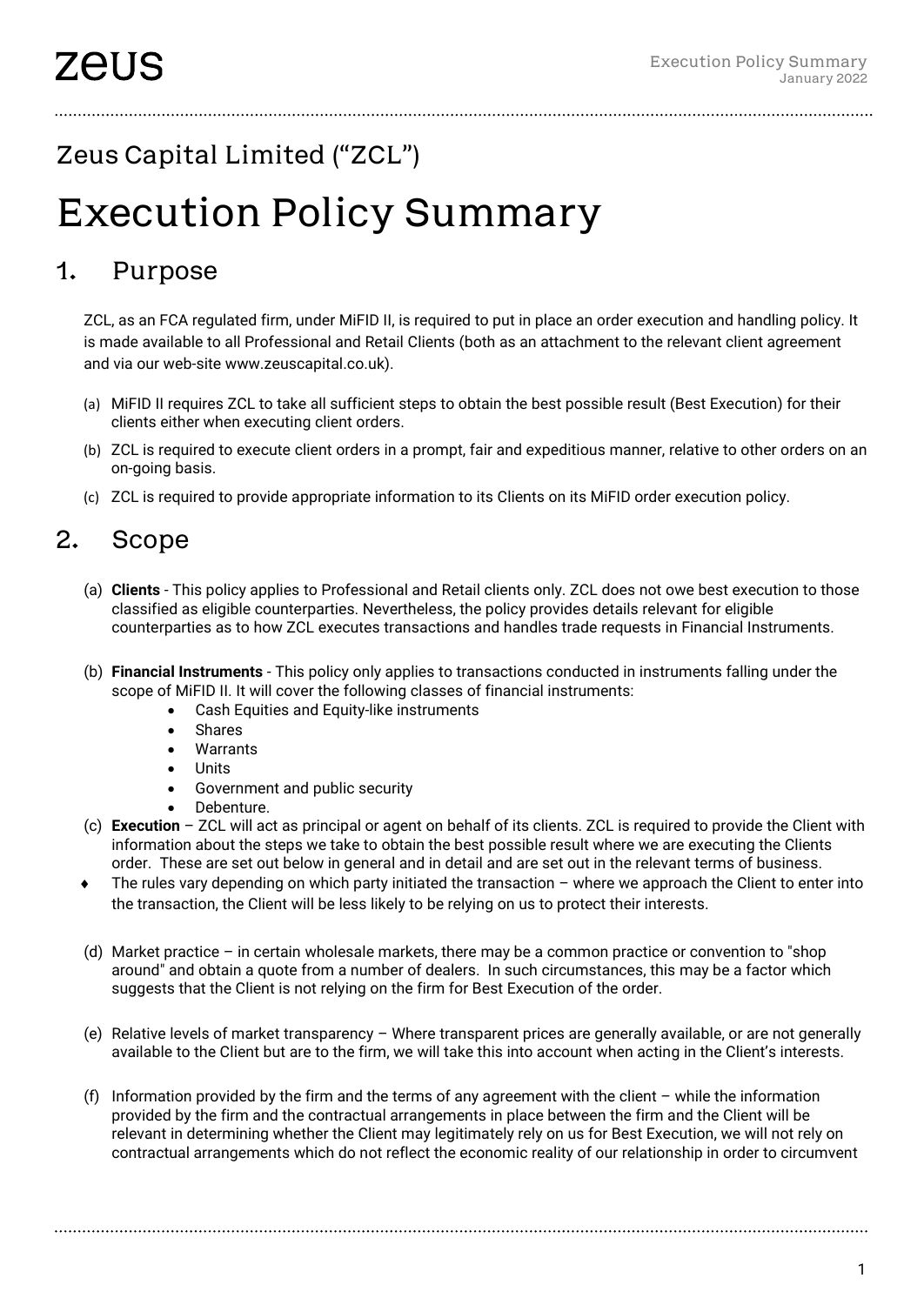Best Execution requirements.

- (g) If the Client provides specific instructions to us concerning the execution of an order, then we will follow those instructions. In all other cases ZCL will take all sufficient steps in determining when, how and where to execute an order, to obtain the best possible result for you taking into account some or all of the following factors:
	- a. Price;
	- b. Cost;
	- c. Speed;
	- d. Likelihood of execution;
	- e. Likelihood of settlement;
	- f. Size of transaction; and
	- g. Any other consideration relevant to the execution of an order.
- (h) Best Execution will be judged at the second that your order is executed. If the fill is partial, the total order will be instigated by the initial partial fill and concluded on the execution of the completing fill for Best Execution assessment purposes.

#### **Execution Factors**

- (i) In considering how we might achieve the best possible result for the Client, we will take a number of factors into account, including price, cost, speed, likelihood of execution and settlement, size, nature of the order or any other considerations relevant to the execution of that order.
	- a. Liquidity and Price: These factors allow ZCL to execute on liquid and price-efficient venues. Other venues may offer prices which improve on those offered by our existing venues or the ability to trade significant additional size at similar prices to those offered on existing venues. We expect liquidity and price to be closely (but not exclusively) associated with the market share the venue commands.
	- b. Credit and Settlement risk: ZCL will, in general, not select a venue if ZCL is not able to determine the obligations to settle a transaction and to resolve failed settlements.
	- c. Market structure and operating model: It is important that the technical infrastructure of the venue is resilient and reliable in order to provide stability for smooth trading. Furthermore, the venue should work in a way that should not hinder but benefit our ability to achieve best execution. The same applies for the rules of the venue and the fee structure of the venue.
	- d. Performance/Speed of access/Likelihood of execution: includes the following metrics but is not limited to: low latency for speed and order controls, liquidity, fill rates, price improvements, etc, and likelihood of the execution/completion of the transaction.
	- e. Costs: Fee that are charged to us by an execution venue influencing the costs incurred by our clients.
- (j) Under MiFID II we will also consider the "fairness of any price proposed to you".
- (k) In determining the relative importance of these factors, we will take "all sufficient steps" and use our own commercial experience and judgement together with the size and nature of the order, the characteristics of the financial instruments to which the order relates, as well as the possible execution venues to which that order can be directed "by gathering market data used in the estimation of the price of such product and comparing with similar or comparable products",understanding that as an institutional broker we will only be executing orders that are in our field of operation.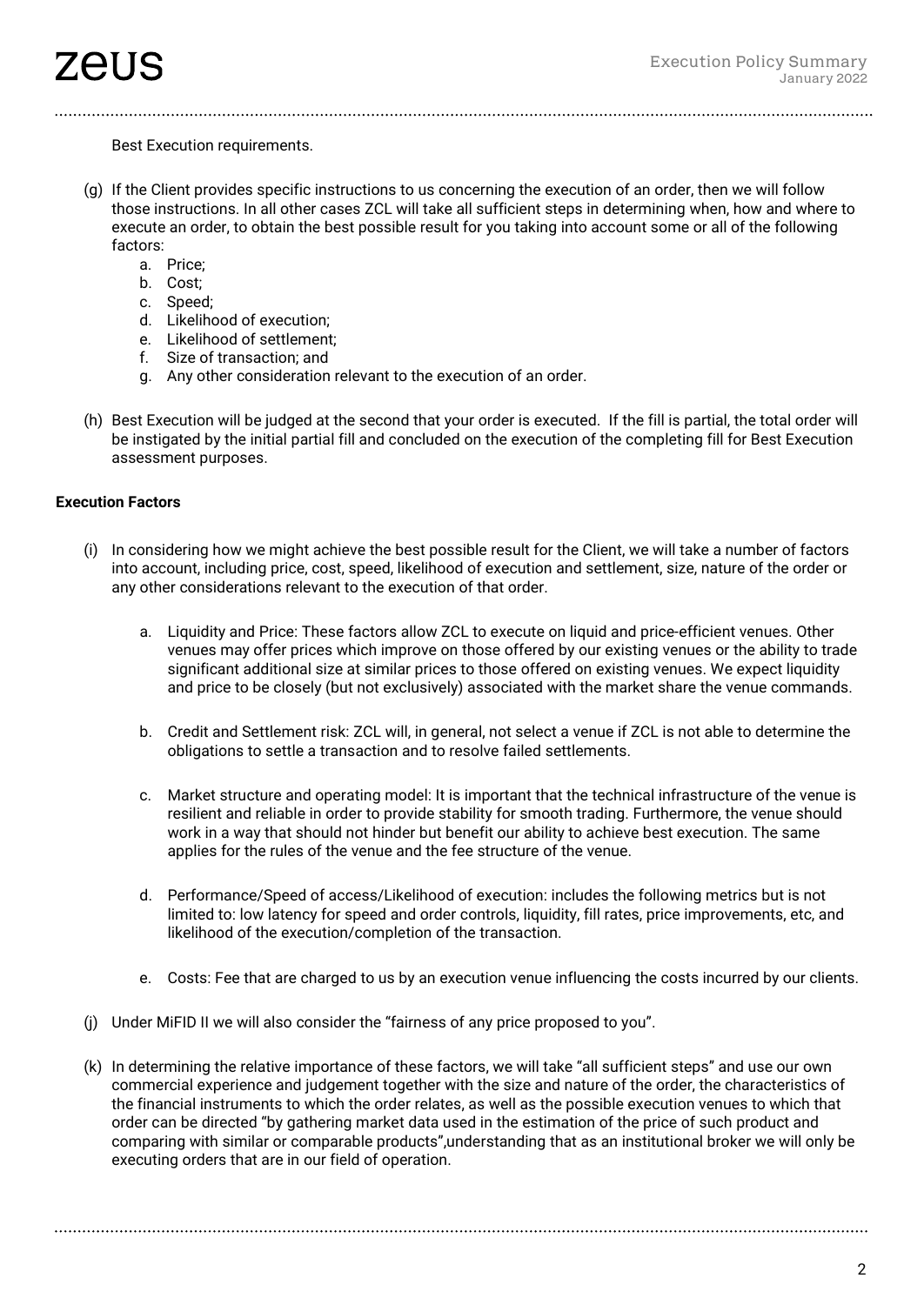(l) In general, we will regard price as the most important factor for obtaining the best possible result. However, we recognise that there may from time to time be circumstances for some clients, particular instruments or markets where other factors may be deemed to have a higher priority.

#### **Execution Venues**

- (m) In establishing our Execution Policy, the LSE will be our principle venue but we may also arrange access to dark pool liquidity and in the future there may be a variety of different execution venues used by ZCL to obtain the best possible result for its clients. It is therefore possible that client orders may be executed on a venue which is not a regulated market or a multilateral trading facility (MTF). Some financial instruments may only be traded on one venue. ZCL regularly assesses the available execution venues so that new venues which enable the firm to obtain the best possible result can be added to the venues listed in Appendix 1 .Clients should, from time to time, refer to our website version of this document for our principal execution venues, as changes will not be separately notified.
- (n) We may transmit client orders to another broker or dealer (including a retail service provider ("RSP")) for execution. In such cases we may determine the ultimate execution venue ourselves by accessing specific execution venues through such third parties; or instruct this other broker or dealer accordingly (having already satisfied ourselves that they have arrangements in place to enable us to comply with our execution obligations to our Client).
- (o) Where we direct an order to an RSP, then the RSP and not ZCL may be executing the order.

#### **Limit Orders**

- (p) If an order has been placed with us with a limit on the price for execution, it is often the case that we may not be able to execute it immediately. Consequently, in accordance with regulatory requirements and unless otherwise specifically instructed, we will publicly disclose details of any unexecuted part of such "limit" order in a liquid stock as defined by the FCA, unless otherwise agreed between ourselves.
- (q) Monitoring and Review. We will monitor regularly our order execution arrangements. Such review will enable us to identify and implement changes to this Execution Policy and execution arrangements as necessary. Clients should note that it may not always be possible to make an effective comparison of execution performance because liquidity and required size of institutional investors orders are not always available in many of the stocks we deal in.
- (r) Clients will be advised of any material changes to our policy as necessary.
- (s) Fees. We recognise that the commissions that we charge you for our explicit external costs are subject to our Best Execution obligation to our Clients.
- (t) We understand that our explicit internal costs represent our own remuneration (including a commission or spread) for completing a transaction. These internal commissions and costs for executing an order must be taken into account when assessing where to execute the order, where there is more than one competing venue available. Thereafter, when judging whether Best Execution has been given on an individual transaction, we will not omit our own fees and charges from Best Execution assessment.
- (u) Where fees applied by us differ depending on the execution venue or entity used, we may, if appropriate, provide the Client with a verbal assessment to allow the Client to understand both the advantages and the disadvantages of the choice of one execution venue or entity over another.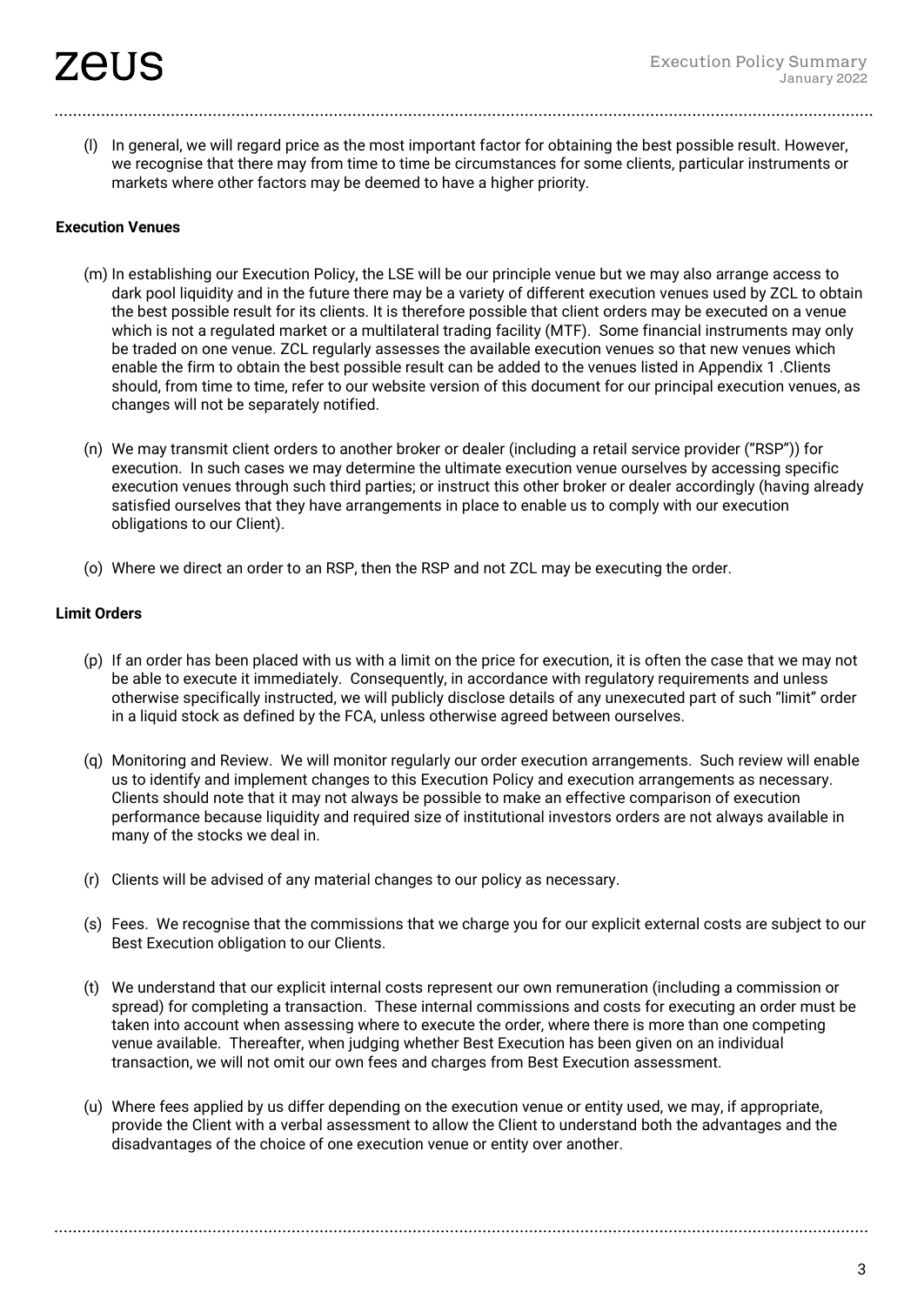#### **Aggregation**

(v) We may aggregate your orders with our orders, orders of Affiliates and persons connected with us and orders of other customers without further reference or authority from you. By aggregating your order with those of other clients we must reasonably believe that this is in the overall best interests of our clients and it is unlikely such aggregation will work to the disadvantage of you when we aggregate your order. However, aggregation may operate on some occasions to your disadvantage.

#### **Client instruction**

(w) Where the Client instructs us on an Execution only basis, we will still make best endeavors to achieve Best Execution and advise you if we feel that your instruction is not in your best interests.

#### **Routing client orders**

- (x) Article 27 from MiFID II states that "any firm routing client orders to a particular trading venue or execution venue shall not receive any remuneration, discount or non-monetary benefit". We will not accept any form of remuneration for our business flow from any execution venue.
- (y) If you have any questions about this Execution Policy please visit our websit[e www.zeuscapital.co.uk](http://www.zeuscapital.co.uk/) or contact the Compliance Officer.